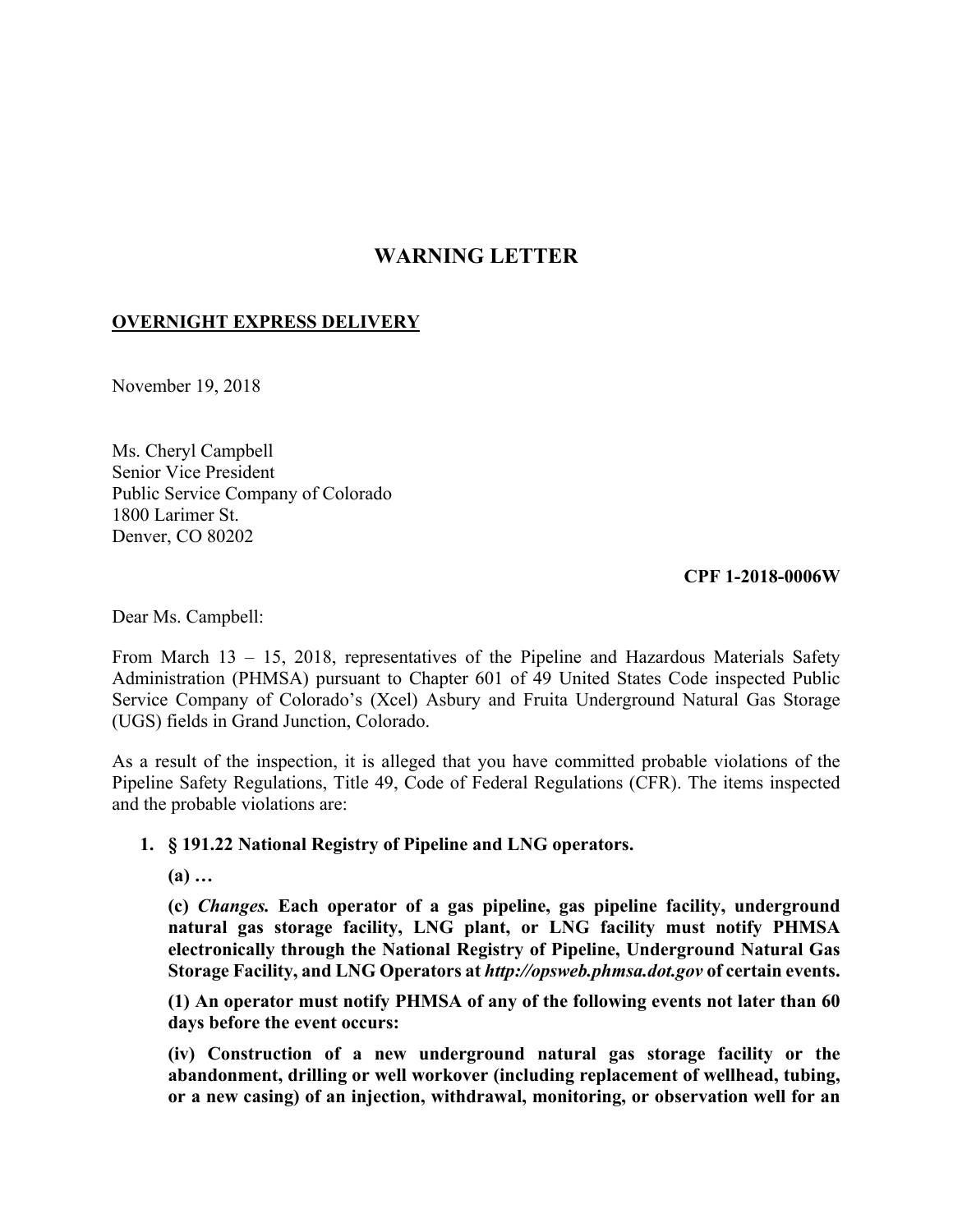#### **underground natural gas storage facility.**

Xcel failed to notify PHMSA in accordance with  $\S 191.22(c)(1)(iv)$ . Specifically, Xcel did not notify PHMSA when it installed new subsurface safety valves and packers in 2017.

### **2. § 192.12 Underground natural gas storage facilities.**

**(a) …**

**(d) Each underground natural gas storage facility that uses a depleted hydrocarbon reservoir or an aquifer reservoir for gas storage, including those constructed not later than July 18, 2017 must meet the operations, maintenance, integrity demonstration and verification, monitoring, threat and hazard identification, assessment, remediation, site security, emergency response and preparedness, and recordkeeping requirements and recommendations of API RP 1171, sections 8, 9, 10, and 11 (incorporated by reference, see § 192.7) by January 18, 2018.** 

Xcel failed to monitor annular pressure, as directed by API RP 1171 Section 9.3.2, at 1 well at the Asbury UGS field.

API RP 1171, Section 9.3.2, states in part "The operator shall monitor for presence of annual gas by measuring and recording annular pressure and/or annular gas flow."

 During the field inspection at Asbury UGS field, PHMSA discovered that Xcel was unable to monitor the annular pressure at the surface casing at Well #9 due to not being able to locate the surface casing. Xcel stated that they excavated 6 feet but could not find any surface casing and concluded there may not be any surface casing. However, information found on the Colorado Oil and Gas Conservation Commission's (COGCC) website showed there was surface casing but the surface casing may be deeper than excavated**.** 

 may not exceed \$200,000 per violation per day, with a maximum penalty not to exceed \$2,000,000 Under 49 U.S.C. § 60122 and 49 CFR § 190.223, you are subject to a civil penalty not to exceed \$209,002 per violation per day the violation persists, up to a maximum of \$2,090,022 for a related series of violations. For violations occurring prior to November 2, 2015, the maximum penalty for a related series of violations. We have reviewed the circumstances and supporting documents involved in this case, and have decided not to conduct additional enforcement action or penalty assessment proceedings at this time. We advise you to correct the items identified in this letter. Failure to do so will result in Xcel being subject to additional enforcement action.

 **CPF 1-2018-0006W.** Be advised that all material you submit in response to this enforcement complete original document you must provide a second copy of the document with the portions No reply to this letter is required. If you choose to reply, in your correspondence please refer to action is subject to being made publicly available. If you believe that any portion of your responsive material qualifies for confidential treatment under 5 U.S.C. 552(b), along with the you believe qualify for confidential treatment redacted and an explanation of why you believe the redacted information qualifies for confidential treatment under 5 U.S.C. 552(b).